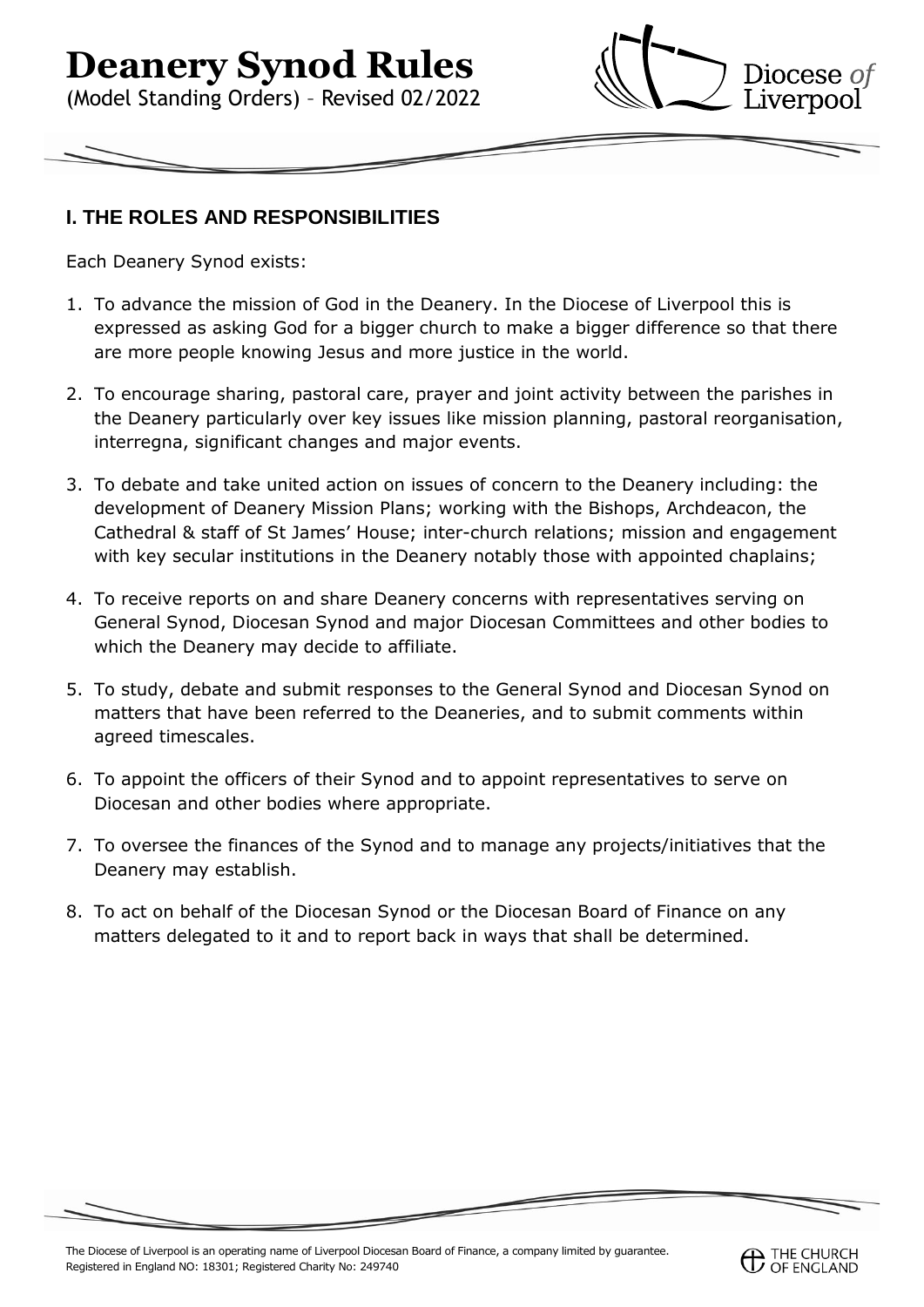#### **II. THE HOUSES OF THE DEANERY SYNOD**

- 1. Each Deanery Synod shall consist of two Houses, namely the *House of Clergy* and the *House of Laity*.
- 2. Chair of the House of Clergy: The House of Clergy shall be chaired by the Area Dean (who shall be appointed by the Bishop of Liverpool following consultation with the clergy and laity of the Deanery).
- 3. Chair of the House of Laity: The House of Laity shall appoint from within their own membership a person or persons to fulfil the role of Chair, either solely or in tandem.
- 4. The two Houses may meet separately at the request of the Chair or of three members of either House. Such meetings may be held within the context of a full Deanery Synod meeting, with the agreement of the Chairs of both Houses.
- 5. The clergy of the Deanery may also meet as a Chapter, which is additionally open to retired clergy living within the Deanery. However, where such Chapter meetings are designated to be formal meetings of the House of Clergy this must be clearly notified in writing (at least seven days notice must be given of such a meeting).
- 6. While lay ministers (Licenced Lay Workers, Church Army officers and others) may be invited to clergy Chapter meetings, they are voting members of the House of Laity.
- 7. Where Houses meet separately, the Chair will determine whether observers may or may not be invited.

#### **Casual Vacancies (Diocesan Synod representatives)**

- 8. Where a causal vacancy occurs among the Deanery's representatives to Diocesan Synod
	- a. The members of the House of Clergy shall be the electorate for a casual vacancy from amongst the clergy.
	- b. The members of the House of Laity shall be the electorate for a casual vacancy from amongst the laity.
	- c. Unless directed otherwise by the Bishop, the members of the respective House shall meet to cast their vote in a casual vacancy election.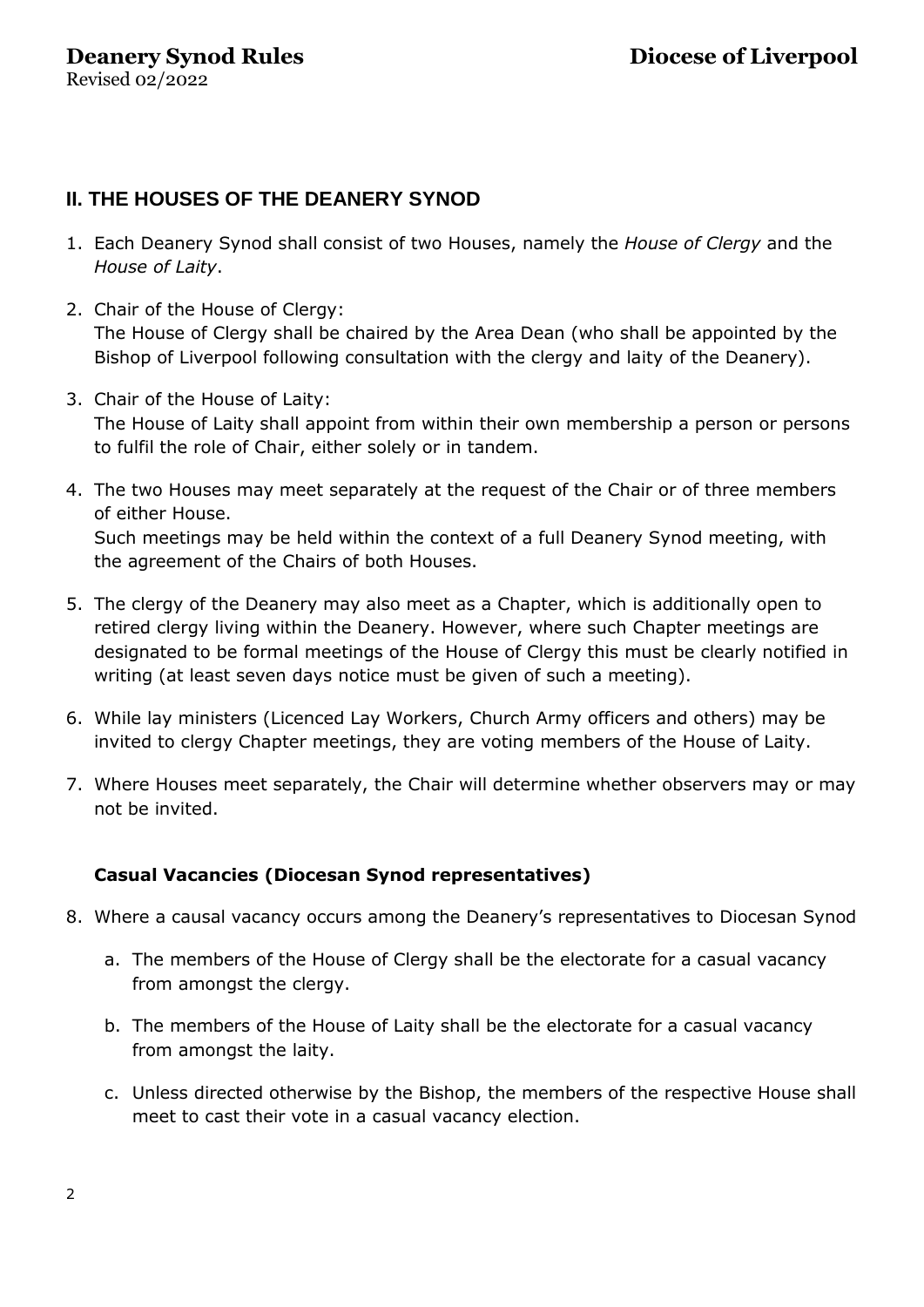## **III. MEMBERSHIP OF THE HOUSE OF LAITY**

- 1. Membership of the House of Laity is defined within Rule 16 of the Church Representation Rules.
- 2. The number of representatives from each parish shall be in relation to the number of names listed on the ecclesiastical Electoral Roll for the parish, following the formula
	- a. 1 representative for up to 25 names
	- b. 2 representatives for up to 50 names
	- c. 3 representatives for up to 100 names
	- d. 4 representatives for up to 200 names
	- e. 5 representatives for up to 300 names
	- f. 6 representatives for 301 names or more
- 3. The term of office of a member of the House of Laity, elected by their parish's Annual Meeting, begins on the  $1<sup>st</sup>$  July within a normal election year and shall be 3 years in duration.
- 4. A member being elected to a Casual Vacancy shall complete the outstanding term of office for the post they are filling, however soon the next normal election year might be.
- 5. Where a parish consists of more than one place of worship, the Annual Meeting shall have discretion to decide what proportion of their representatives shall be chosen from amongst each worship community, unless already defined within a Scheme (Pastoral or CRR).
- 6. The House of Laity may co-opt up to 3 additional members who shall be full members of the Synod except that they cannot vote in elections to General or Diocesan Synods.

## **IV. MEMBERSHIP OF THE HOUSE OF CLERGY**

- 1. Membership of the House of Clergy is defined within Rule 15 of the Church Representation Rules
- 2. Membership of the House of Clergy includes a proportion of the retired clergy, with PTO, who live or habitually worship within the Deanery. The proportion is one representative per ten retired clergy with PTO, or fraction thereof. Retired clergy representatives shall be elected by their fellow retired clergy from within the Deanery. Where no nominations are received, retired clergy representatives may be appointed by the Area Dean.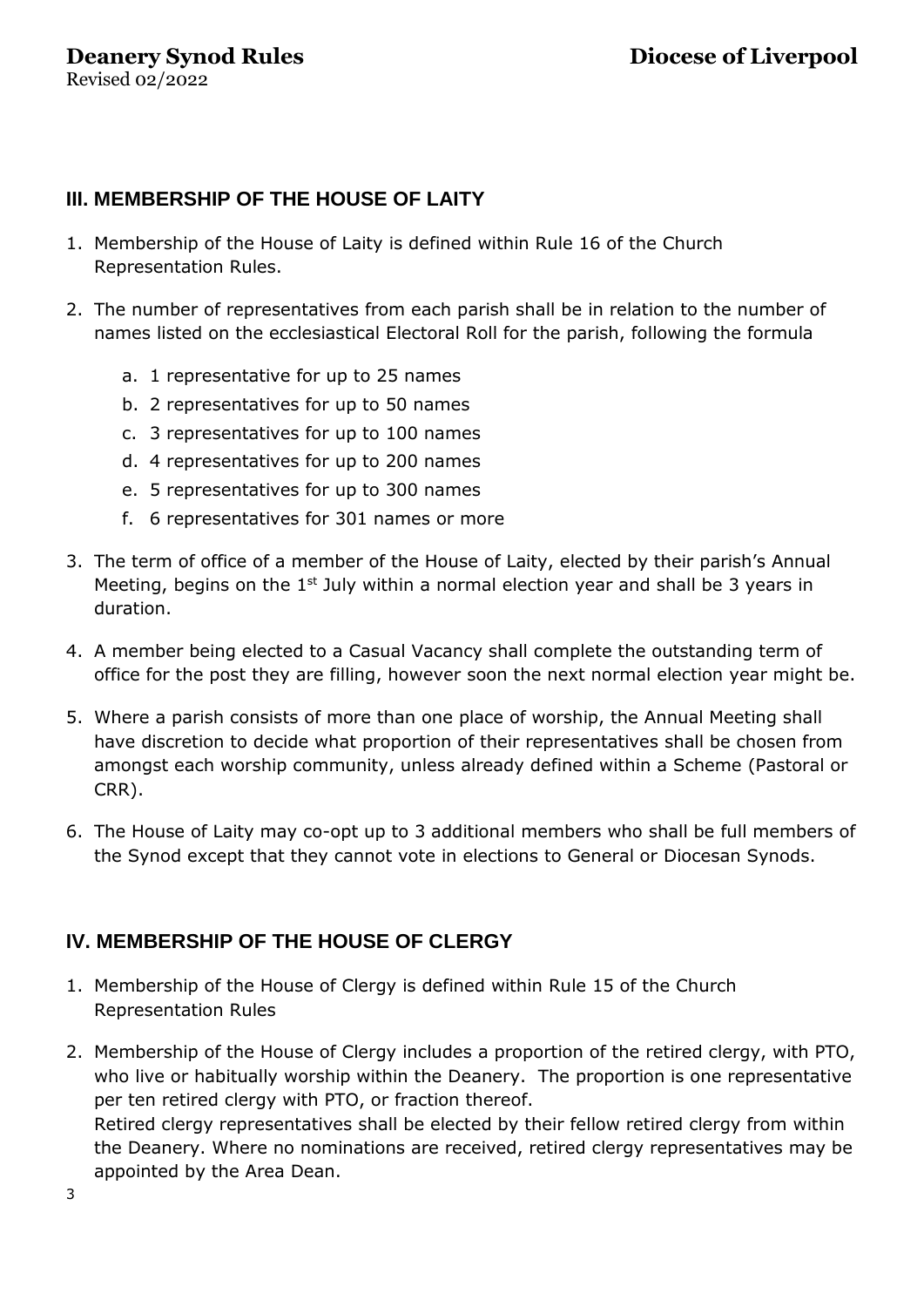Revised 02/2022

- 3. The House of Clergy may co-opt up to three clergy who shall be full members of the Synod except that they cannot vote in elections to the General or Diocesan Synod.
- 4. Clergy may not be a member of more than one Deanery Synod at same time.

## **V. OBSERVERS**

- 1. The Synod may decide to invite any other individual to serve as an observer on either a temporary or permanent basis. This could include:
	- a. all Churchwardens and Readers in addition to those elected;
	- b. retired clergy in addition to those elected;
	- c. priests, ministers or lay people from other Christian denominations who worship at Local Ecumenical Projects that include the Church of England;
	- d. representatives from significant denominational or inter-church bodies that cover all or substantial parts of the Deanery; (this could include Roman Catholic Deaneries, Methodist Circuits, United Reformed Church Districts or Churches Together;
	- e. Representatives from church secondary schools or church tertiary education institutes and key representatives from statutory or community bodies.
	- f. Young people under the age of 18 years.

**Note:** Observers are not members of the Synod and cannot take part in any vote.

2. There may be certain of the above categories where an individual, who is an actual communicant member of the Church of England and listed on their parish's Electoral Roll, might appropriately be considered for co-option. A decision to co-opt would rest with the relevant House and not with the whole Synod.

## **VI. MEETINGS**

- 1. Each Deanery Synod shall meet at least twice each year.
- 2. Wherever possible, dates for the year should be set at the last meeting of the previous year.
- 3. If dates were not arranged for the year ahead then members shall be given 28 days notice of any meeting of the Deanery Synod, except for emergency meetings. The notice period for emergency meetings shall be at least 7 days.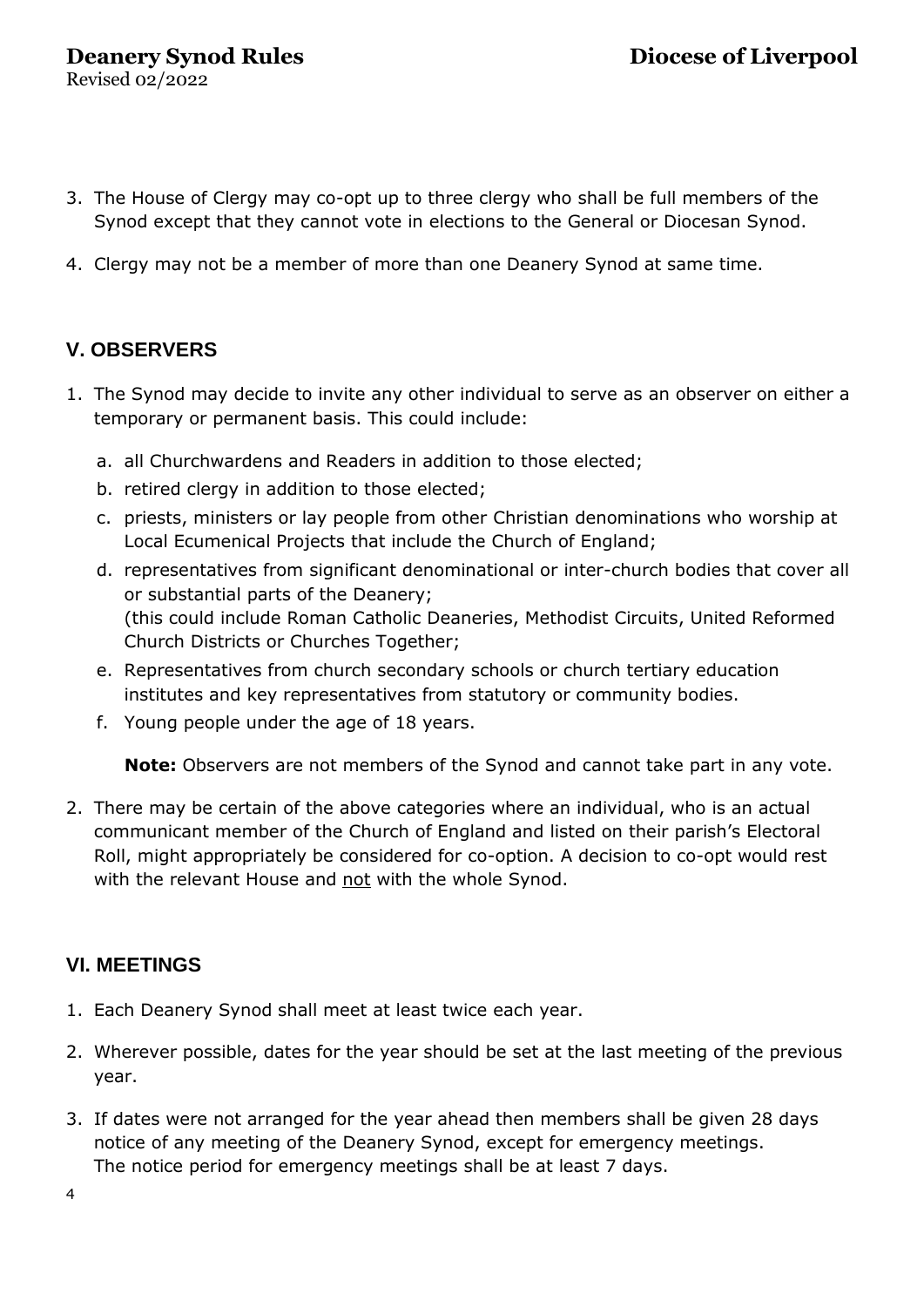Revised 02/2022

- 4. All minutes, agendas and papers shall be dispatched at least seven days before each meeting.
- 5. Where members have provided an email address, this address may be used for all Synod member communications.
- 6. The Quorum shall be one third of the members of each House including co-opted members. Members may not appoint alternates if they are unable to attend.
- 7. The Clergy Chair and Lay Chair(s) shall agree between themselves which of them shall chair each meeting, or part of a meeting, of the full Synod.
- 8. At the first meeting of each new Synod (the first of a new Triennium) there shall be appointed,
	- a Lay Chair appointed from amongst the laity,
	- a Lay Synod Secretary appointed from amongst the laity,
	- a Clerical Secretary appointed from amongst the clergy
	- a Standing Committee (see section IX. STANDING COMMITTEE below), and

- a Deanery Mission and Pastoral Committee, if this committee is to be separate from the Standing Committee.

- 9. Should no member of the House of Laity be willing to be appointed Lay Synod Secretary, the Synod may appoint a person who is not a member of the Synod. Anyone appointed as Lay Synod Secretary, who is not already a member of the Synod, does not become a member of the Synod by their appointment.
- 10.Synod meetings should preferably last no longer than two hours (excluding any break for refreshment). If there is important business still to transact at the end of the two hour period then the Chair may propose an extension of not more than twenty minutes which must be approved by the majority of the members present and voting. The Chair shall then prioritise business that must be dealt with.
- 11.Emergency meetings may be called at the request of the Area Dean, the Lay Chair or six members of the Deanery Synod (including at least two members from each House). Emergency meetings shall require seven days notice.
- 12.One meeting each year shall be designated as the Annual Meeting at which a financial report shall be presented and the Standing Committee shall give a report.
- 13.The separate Houses shall meet when required to elect/appoint representatives and in other instances if convened by the Chair or at the request of three members.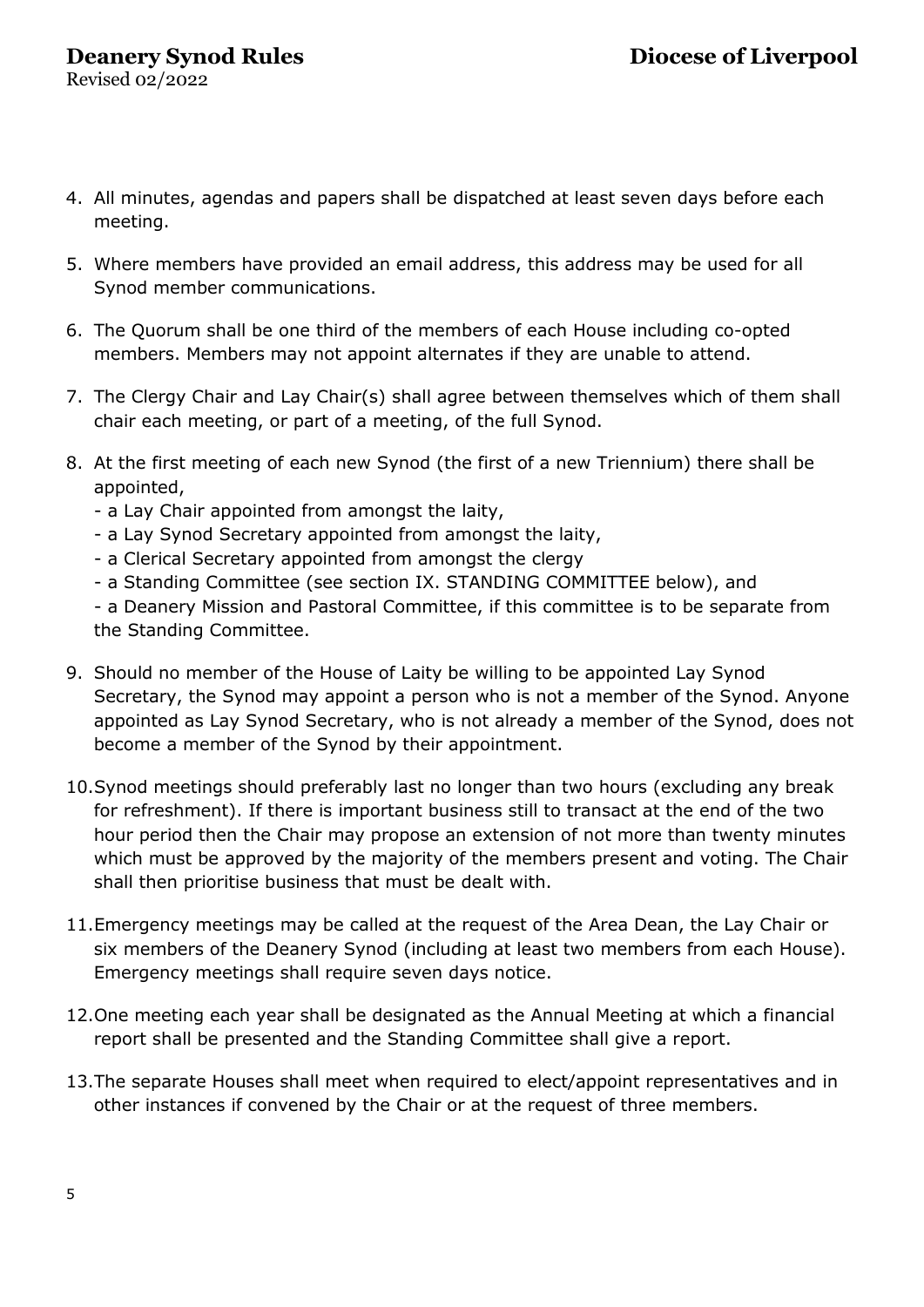# **Deanery Synod Rules Diocese of Liverpool**

Revised 02/2022

- 14.Minutes of the Deanery Synod meetings shall be distributed to
	- all members of the Synod,
	- the Secretary of the Diocesan Synod, and
	- each PCC Secretary within the Deanery.
- 15.Minutes from meetings of the Deanery Mission and Pastoral Committee shall be distributed to
	- all members of the DM&P Committee, and
	- the Diocesan Mission and Pastoral Officer.
- 16.The Synod may designate all or some of its meetings to be open. The Chair shall decide whether those attending such meetings shall be allowed to address the Synod.
- 17.Votes in the Synod shall require a simple majority of those present and voting. If there is an equivalence of votes then the Chair may have a second or casting vote.
- 18.On an instruction from the Diocesan Synod, the General Synod, or where nominations are required from a specific House then there shall be a vote by Houses.
- 19.If voting is required in an election then the simple majority method shall be used.

#### **VII. OFFICERS**

- 1. The Officers of the Synod shall comprise the following:
	- a. The Area Dean who shall be a co-chair of the Deanery Synod with the Lay Chair(s)
	- b. The Lay Chair(s), who shall be a co-chair of the Deanery Synod with the Area Dean, appointed by the House of Laity
	- c. A Clerical Secretary, who shall normally also serve as the Chapter Clerk, shall be appointed by the Area Dean
	- d. A Lay Synod Secretary appointed by the House of Laity
	- e. A Honorary Treasurer appointed by the Synod
	- f.If there is an Assistant Area Dean then they shall serve as a Vice Chair of the Synod & the House of Clergy
- 2. The Lay Synod Secretary shall be responsible for,
	- a. The recording and distribution of Synod meeting minutes.
	- b. The maintenance of the list of Lay Synod members and the notification/verification of lay members to the diocesan office.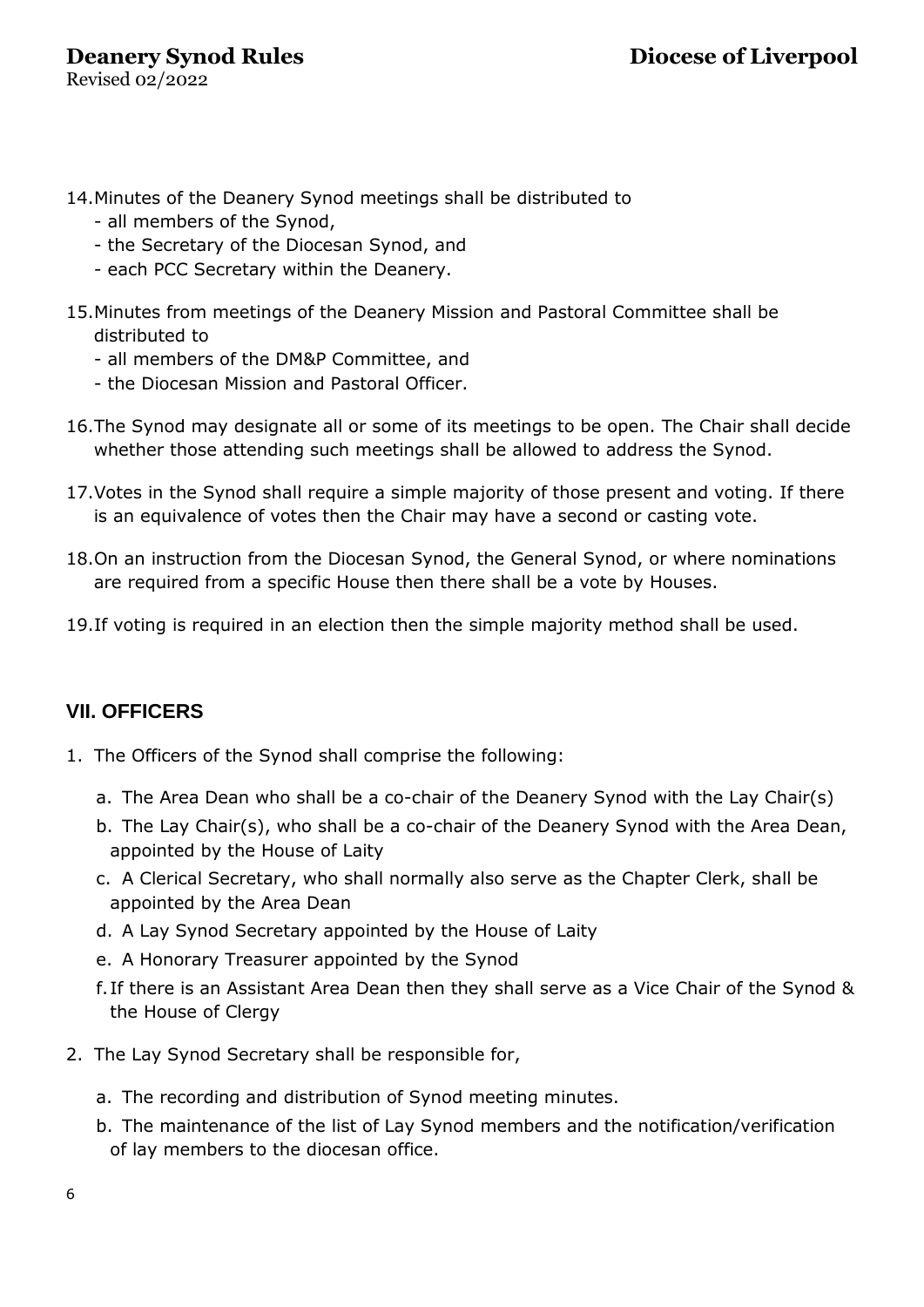3. The House of Laity may also decide to elect one or more Lay Vice Chairs from the lay membership of the Synod. In selecting a Lay Vice Chair the House of Laity may wish to appoint a past Lay Chair, someone who is likely to succeed the current Lay Chair, or someone who will assist the current Lay Chair by taking on the responsibility for a specific task(s).

# **VIII. HIGHER SYNODS**

- 1. Where no member of the General Synod, elected by or appointed from within the Diocese, is a member of the respective Deanery Synod then one of the Diocesan Synod representatives from the Deanery shall be nominated to act as a General Synod link with the Deanery and report on the work of General Synod.
- 2. Each Deanery Synod meeting should have a report from the General Synod and/or Diocesan Synod at each of its meetings. This could be a report on the last meeting(s) or an outline of the agenda and key items for a future meeting.

# **IX. STANDING COMMITTEE**

- 1. The Officers (section VII above) and any other members, as the Synod determines, shall comprise the Standing Committee. The Standing Committee shall not have a majority of clergy members.
- 2. The Standing Committee shall
	- prepare the Synod agendas,
	- keep under-review major issues of concern in the Deanery,
	- produce an Annual Report, and
	- deal with any emergency items between full Synod meetings.
- 3. The Standing Committee shall enable representatives of the Deanery on General Synod, Diocesan Synod & other key bodies to report (verbally or in writing).
- 4. The Standing Committee shall monitor attendance by Deanery representatives on Diocesan Synod and key Committees and report on this to Deanery Synod.
- 5. The Secretary of the Standing Committee shall be the Lay Secretary of the Synod.
- 6. The Standing Committee shall normally meet at least once each year and may conduct its business principally by letter or email.
- 7. The Standing Committee shall assist, where needed, the Lay Synod Secretary to maintain a list of the Synod's members and contact information.